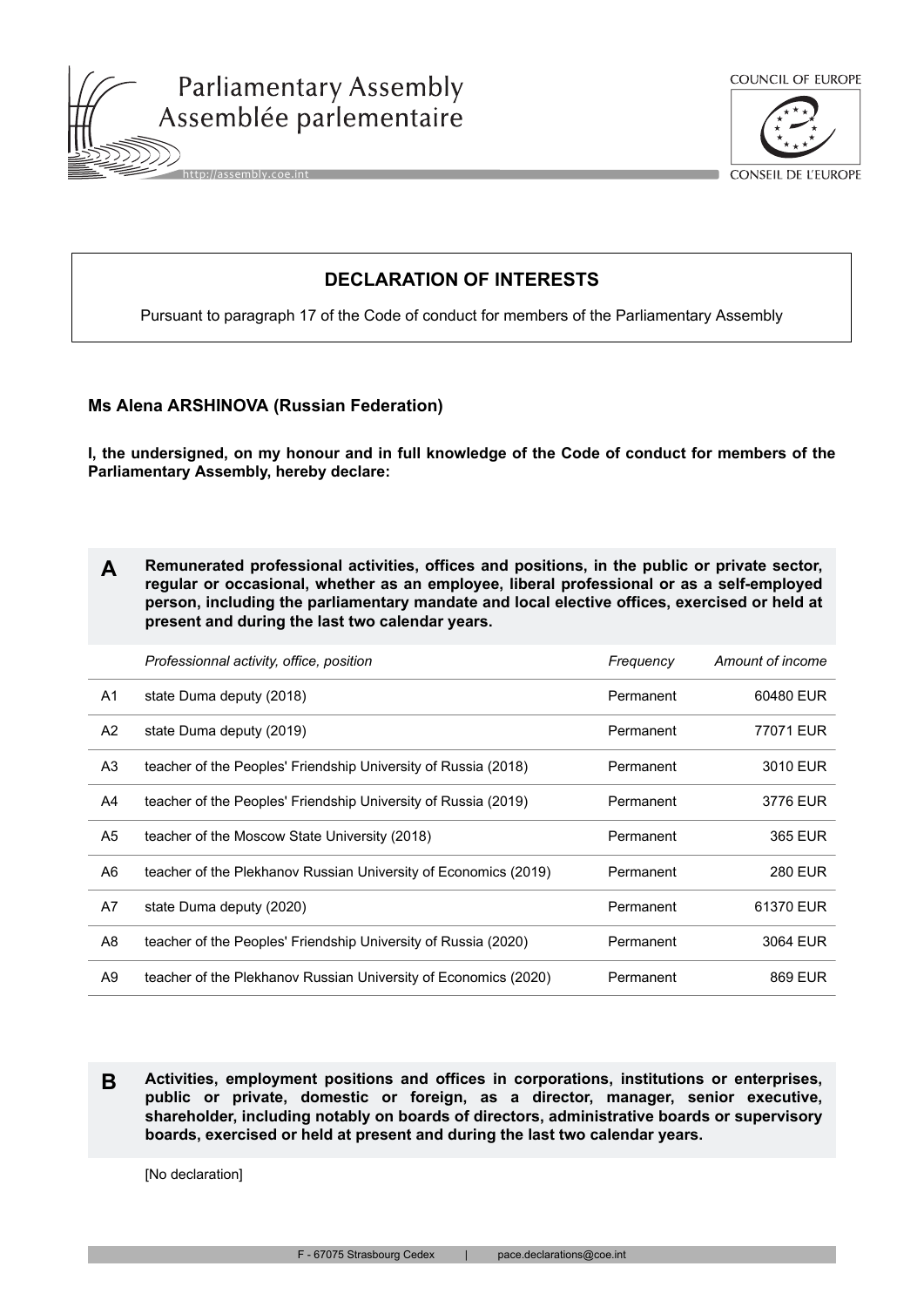**C Participation, whether remunerated or unremunerated, as a member of a management or advisory body (management, supervisory, advisory or administrative board) of institutions or non-commercial enterprises such as NGOs, associations, charities, foundations, clubs, public or private, domestic or foreign, exercised or held at present and during the last two calendar years.**

[No declaration]

**D Occasional activities, mandates, missions and positions, whether remunerated or unremunerated, as consultant, advisor, expert, lobbyist, lecturer, etc. performed at present and during the last two calendar years, including abroad.**

[No declaration]

## **E Membership of friendship groups or interparliamentary relations groups.**

*Friendship groups and position held (chair, vice-chair or member)*

|  | member of the Parliamentary liaison group of the United States of America |
|--|---------------------------------------------------------------------------|
|--|---------------------------------------------------------------------------|

- E2 member of the Parliamentary group on relations with the Romanian Parliament
- E3 member of the Parliamentary group on relations with the Parliament of the Republic of Moldova

**F Support, whether financial or in terms of staff or material, donations, including sponsorships and money gifts granted by third parties (additional to that provided by the national parliament and the national political party), accepted during the previous calendar year.**

[No declaration]

**G Gifts, of a value in excess of 200 €, and other benefits and hospitality (such as meals, travel, transportation, accommodation, sporting or cultural events, etc.), offered by a legal or natural person, including when they are bestowed abroad, accepted during the previous calendar year.**

[No declaration]